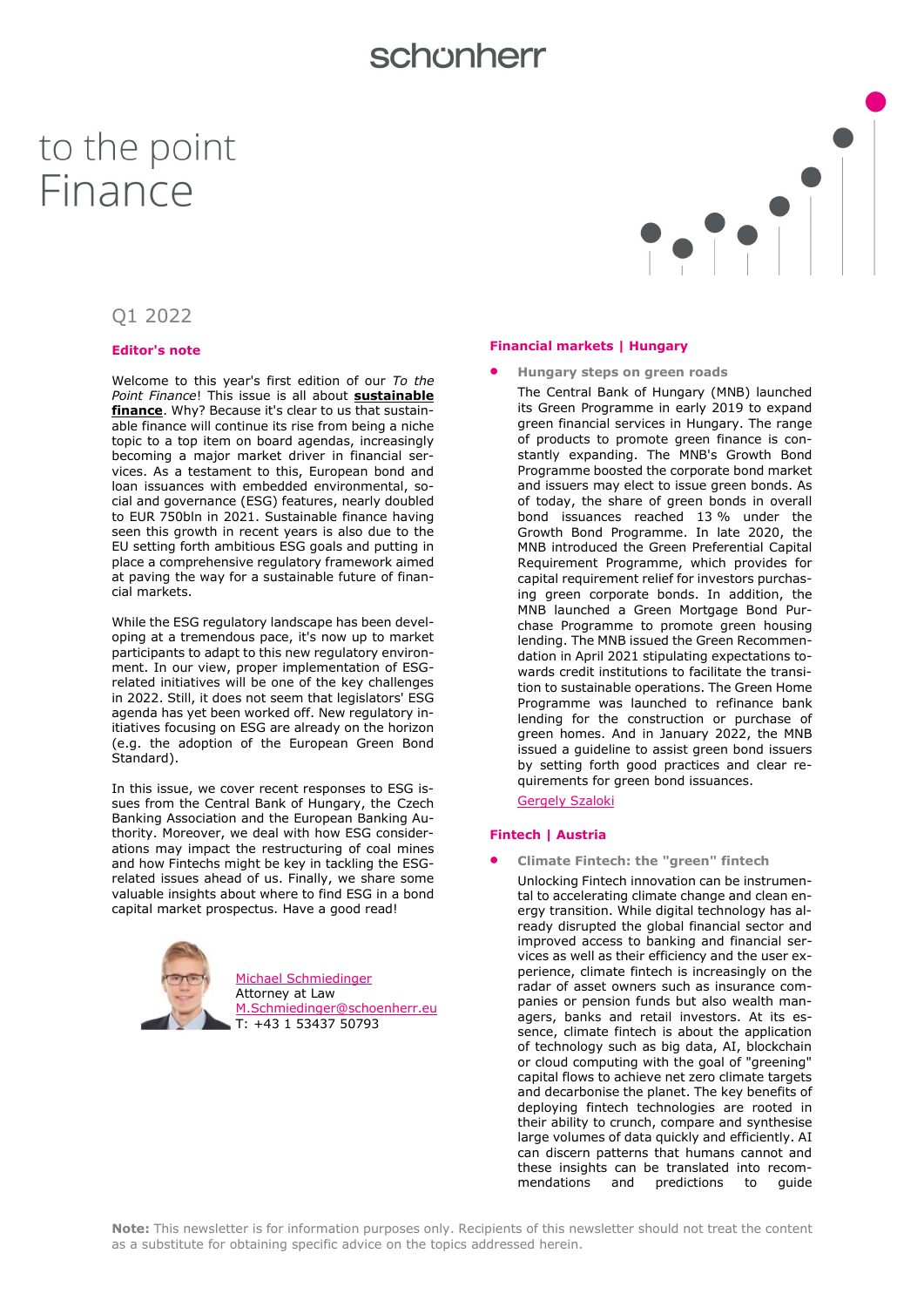## schonherr

investment, spending habits and policymakers, all with the ultimate goal of making more informed and climate-friendly decisions.

[Research](https://www.newenergynexus.com/climate-fintech-report/) has shown that given their chances for commercialisation and scale, climate Fintech innovations globally tend to be most prolific in the areas of investment, consumer behaviour and risk analysis. Unsurprisingly, therefore, climate fintech is also on the rise in Austria. [Climate Tech Startups Austria,](https://www.greentech.at/climate-tech-startups-austria/) an initiative developed by Green Tech Cluster and start-ups Glacier, presents over 120 green start-ups in Austria. While most Austrian startups are currently active in energy (23 %), food & agriculture (22 %) and circular (19 %), and climate fintech may still be at a relatively early stage, it is certainly a promising subsector of digital financial technology that should not be underestimated. We are confident that climate fintech will gain traction and positively contribute towards decarbonisation in the years to come.

[Ursula Rath](https://www.schoenherr.eu/people/detail/ursula-rath/)

#### **Restructuring | Austria**

• **How to restructure a coal mine**

Major Austrian banks have committed to phasing out any activities in the thermal coal sector by 2030. While clear enough for new financings (there should be none!) it is unclear what this commitment means if existing exposures default or cannot be refinanced in time. What if a debtor that operates a coal mine urgently needs short-term funding to bridge a liquidity gap? Will the banks really deny such funding, putting at risk the existing exposure? Or put differently, is there a difference between foregoing new profit and jeopardising existing investments? From a corporate law point of view, we believe there is. It remains to be seen whether the banks' commitment is strong enough to also clear this hurdle.

[Miriam Simsa](https://www.schoenherr.eu/people/detail/miriam-simsa/)

#### **Financial markets | Czech Republic**

- **Czech banks pledging allegiance to ESG**
	- Since 2021, a significant portion of banks operating on the Czech market have recently declared their commitment to the principles and policies on environment and sustainable finance in a memorandum prepared by the Czech Banking Association (CBA). The banks pledged to (i) cooperate with the public administration in co-financing projects implemented with the help of EU funds, (ii) digitalise and implement paperless procedures, (iii) reduce carbon footprint, (iv) offer green bonds and mortgages, and (v) create sustainable and environmentally friendly loan and investment portfolios while exiting loan portfolios associated with environmentally harmful production. It is expected that ESG-conscious and transparent companies will get preferential treatment when applying for such loans. The CBA member banks have also established a Commission for Sustainable Finance, which will address how banks can contribute to creating conditions for sustainable

economic development. Additionally, the CBA has prepared a questionnaire that banks will use to obtain ESG-related information from their clients starting in 2023. As far as the Czech National Bank (CNB) is concerned, it has adopted a more restrained approach to environmental issues insofar as it takes the view that it is not within its legal mandate to actively support such policies.

[Matěj Šarapatka](https://www.schoenherr.eu/people/detail/matej-sarapatka/)

#### **Capital Markets | Austria**

• **Where to find ESG in a bond capital markets prospectus**

Today, no comprehensive legal framework exists for the issuance of so-called green, sustainability or social bonds or the (minimum) content mandatorily to be included in an ESGfocused capital markets prospectus. As a main feature, proceeds from the issuance of ESGfocused bonds are to be invested in green, sustainable or social projects. Relevant details on the intention and/or commitments on how to invest proceeds from a bond issuance can be found in the "Use of Proceeds" section of the prospectus or in the final terms of a specific issue under a base prospectus. Standalone ESG frameworks established by the respective issuer are common. They usually do not form part of the prospectus. However, they provide for the main principles and limits for ESG-focused use of net proceeds from a bond issue. Second-party opinions on the ESG framework and/or the respective bond issuance are commonly used tools to inform investors about the eligibility of an ESG-focused bond. Finally, risk disclosure is a key element of the ESG-related content in a prospectus. In view of numerous uncertainties, designated risk factors help investors better understand the specific green, sustainability or social bond-related risks of an investment. Such risk disclosure can be found in the risk factors

section of the prospectus.

[Angelika Fischer](https://www.schoenherr.eu/people/detail/angelika-fischer/) and [Christoph Moser](https://www.schoenherr.eu/people/detail/christoph-moser/)

#### **Banking | EU**

• **New ESG-related reporting requirements for large credit institutions**

The **[European Banking Authority](https://www.eba.europa.eu/implementing-technical-standards-its-prudential-disclosures-esg-risks-accordance-article-449a-crr)** (EBA) recently published its final draft implementing technical standards on prudential disclosures of ESG-related risks (ITS). The reporting requirements thereby to be imposed on large credit institutions are aimed at creating "ESGtransparency". Based on such disclosures, investors as well as other stakeholders should be able to compare sustainability performance and financial activities of large institutions. Therefore, among other things, information on the institutions' exposure to carbon-intensive activities and assets, their alignment with 2050 net zero emissions goals and relationships with fuel-based clients must be disclosed. The EBA's final draft includes a series of templates and tables detailing the